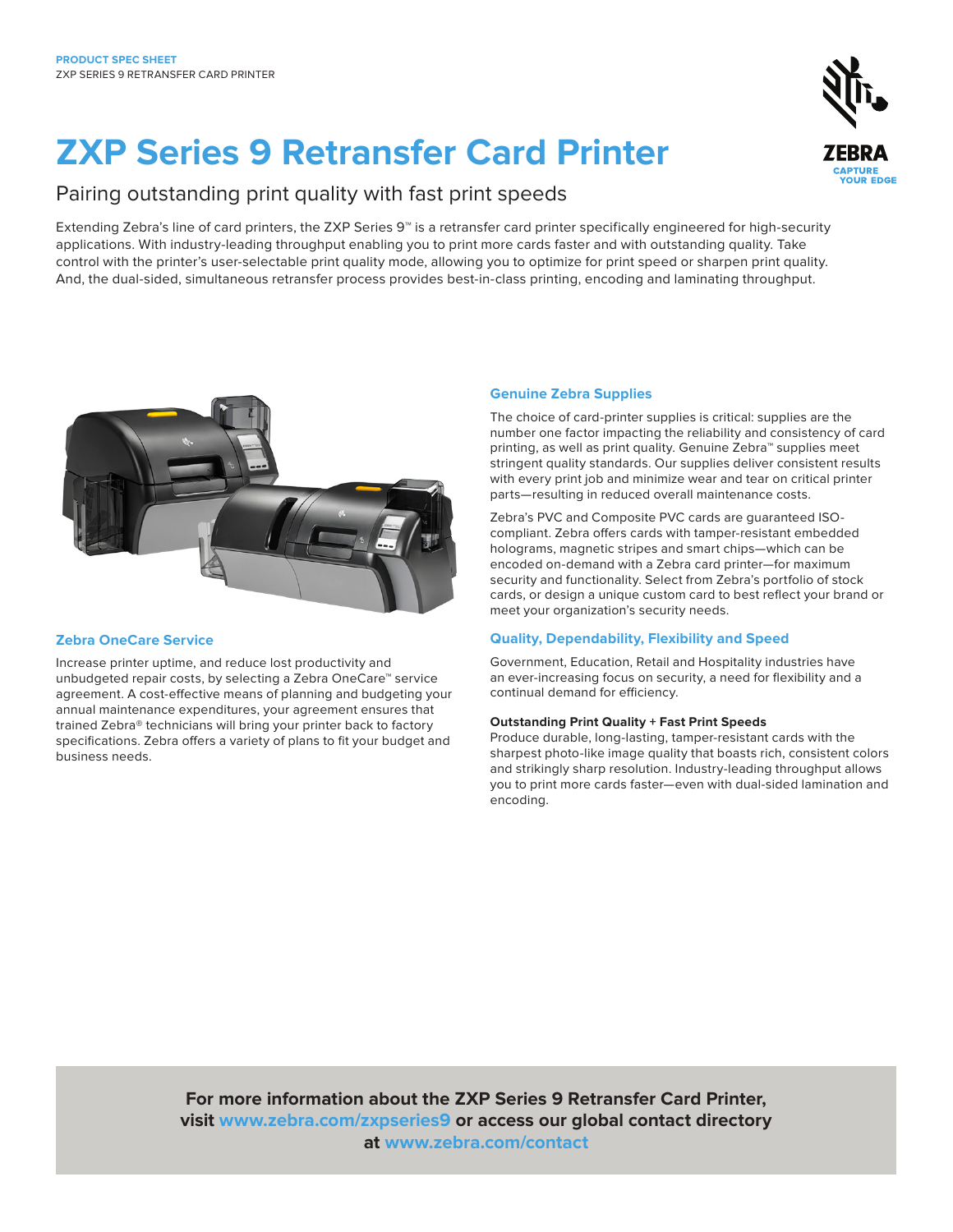### **Valuable Cost Savings + Reduced Waste**

Ensure security and reduce the likelihood of forgeries with best-inclass retransfer and laminate technology — including holographic images. Experience extremely low cost-per-card operation with Zebra's patented waste-free laminate technology featuring linerless media with a single core and no carrier. Reduce waste by 50% and save up to 30% in costs compared to the competition.

#### **Smart Design + Flexible, Hassle-free Operation**

Zebra's patented dual-sided, simultaneous retransfer printing design eliminates the need for the printer to mechanically flip cards during production. This engineering makes throughput even faster, and it reduces the risk of costly mechanical errors and card jams.

Featuring multiple connectivity options including standard USB and Ethernet, along with optional Wi-Fi®(US and EU only), the ZXP Series 9 gives you the added flexibility you need to relocate your printer anywhere within your network. And, the printer's new userselectable print quality mode gives you more options and control.

#### **Exclusive Color Predictive Technology**

Zebra's exclusive Color Predictive Technology (CPT) delivers superior, photo-like image quality. Based on patented imageprocessing algorithms, Zebra's CPT constantly monitors printing and instantaneously adapts printer settings to automatically produce the highest print quality—time after time, card after card.

## **The Features You Need In Your Card Printer**

Time is precious and budgets are carefully managed to avoid waste. Spending resources on additional printers, operator time and supplies is costly. Zebra engineered the ZXP Series 9 with you in mind—creating new ways to save you time and money.

## **Keep Your Printers Up and Running**

Reduce printer downtime with Near Field Communication (NFC) technology and QR Codes that give you instant access to printer information and support. Obtain on-the-spot guidance and troubleshooting tips through the dedicated web support page and webpage launching features — including online help, how-to videos and printer information resources.

## **Benefit From Added Security Features**

Reduce the likelihood of counterfeit cards and unauthorized printer use with printer-enabled security features. Add even more security and counterfeit prevention/tampering with custom Zebra supplies such as specialty holographic laminates.

### **Get The Support You Need**

With Zebra's free card testing service you get complimentary cardtesting support and guidance from skilled Zebra professionals.

#### **Ensure The Highest Quality Right From the Start**

"First card out" card quality improvements give you consistent, quality cards and reduce waste.

## **Setup and Configure With Ease**

Along with user interface improvements, you'll also enjoy added features and benefits including a certified Windows® driver and an enhanced toolbox for a consolidated view of all aspects of the ZXP Series 9 printer—which together make it easier to set up and configure.

#### **Help Your Printers Do Even More**

Add optional features like magnetic stripe and smart card encoding, along with Zebra's suite of software and SDK options for the best and easiest application integration options.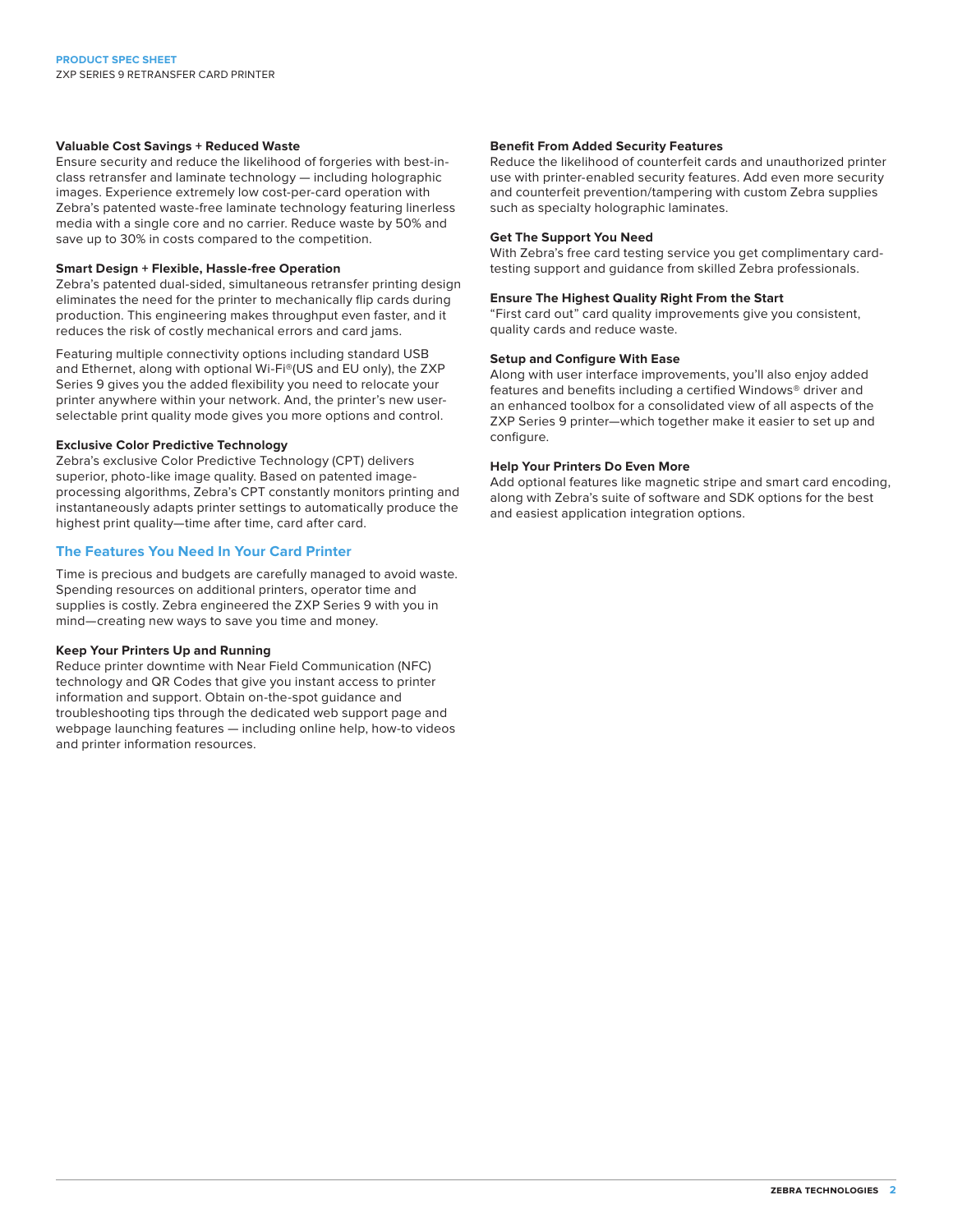## **Zebra's Patented Waste-Free Stock and Custom Laminates Deliver Durability and Security**

### **Benefits of Laminates**



All printed plastic cards containing personal information, which is especially important in Government and Higher Education markets, are subject to counterfeiting, alteration, duplication and tampering. A protective film—commonly referred to as a laminate—can be applied to cards during the printing process, adding an extra layer of security and extending card life up to 5-10 years.

## **Stock Laminates**



## Zebra's stock laminates give your printed cards security, protection and extended card life for a range of card applications in various industries—including Higher Education, Government, Hospitality, Retail, Manufacturing, Transportation and Logistics, Healthcare and Service Bureaus.

#### **Stock laminates give you:**

- Tamper-resistant and anti-counterfeiting holographic features to protect against alteration and duplication.
- Protection of card images, colors and printed data against fading due to UV rays and from scratching due to daily wear and tear.

#### **You can purchase any of Zebra's clear and holographic stock laminates with:**

- No minimum order
- No origination fee
- Fast delivery

#### **Custom Laminates**



For added security, Zebra laminates can also be embedded with a broad range of customizable security elements including visual holograms, micro-text, UV fluorescent images, guilloche patterns and metallic inks. Customize your laminate order to include your company logo and name or other unique images or text to further prevent tampering or counterfeiting. Partner with Zebra to create art for your design.

#### **Before you place your custom laminate order, please remember:**

- Custom laminates have a minimum order quantity of 50 rolls per side per order.
- Standard lead-time for custom orders is up to 12 weeks once the artwork is approved and your purchase order is submitted.
- There is a one-time origination fee per laminate patch design. See your Zebra account representative for details.

For additional information on stock and custom laminates, including design support, please see our Custom Laminates Brochure or contact your Zebra sales representative.

Continued on following page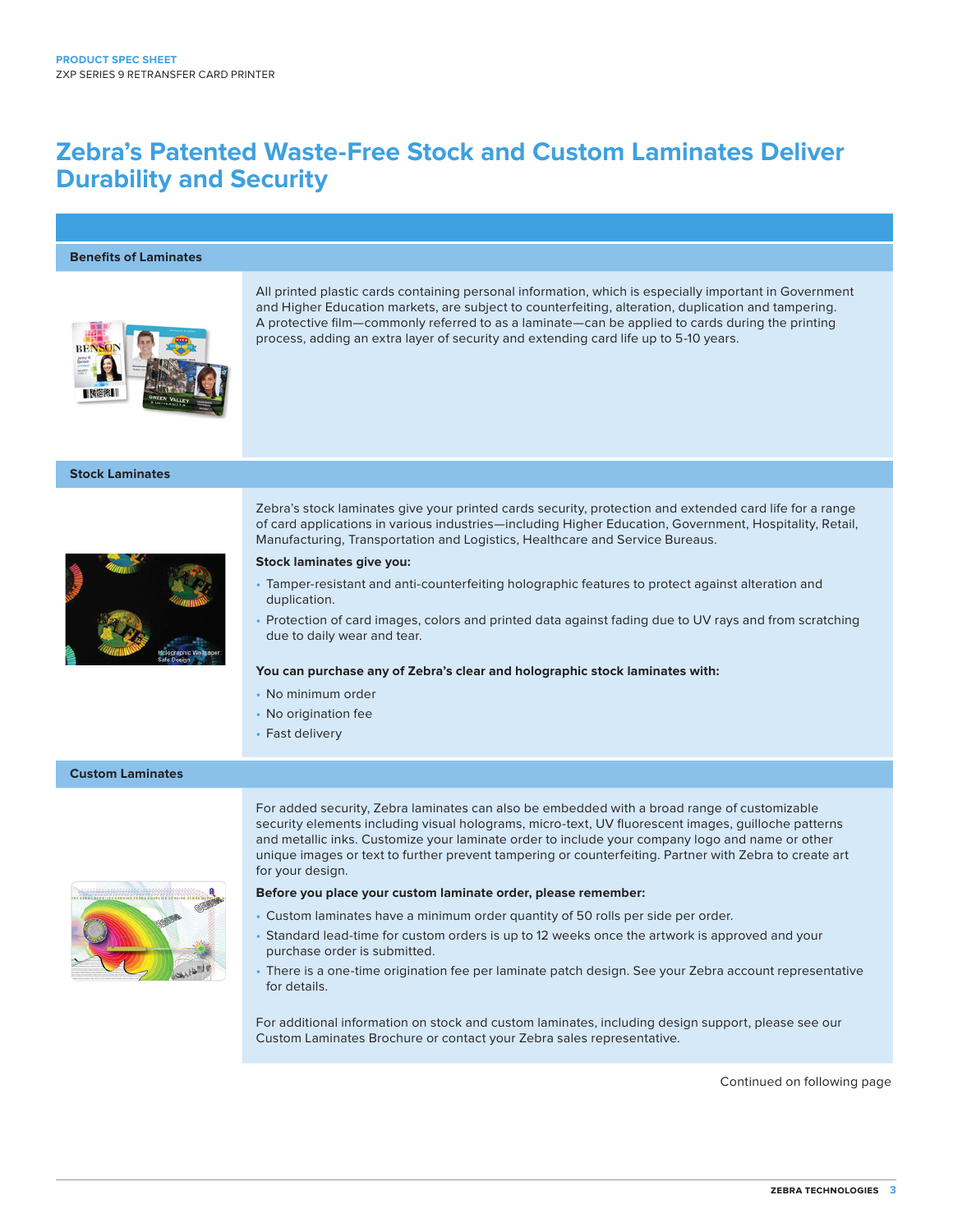## **(continued)**

## **Retransfer Printing Technology Highlights**



Traditional direct-to-card printers use a printhead that prints through a ribbon directly onto the card. Retransfer printers print onto a flexible, transparent film that is then thermally bonded to the card creating a more durable, scratch-resistant product. This retransfer technology produces images with optimal quality that are more vibrant and saturated, even on uneven card surfaces such as key tag or smart cards.

### **Benefits of Zebra's Innovative Retransfer Card Printer**



- Higher image quality with vibrant, rich colors.
- The ability to print on uneven card surfaces such as smart cards.
- True edge-to-edge printing (via over-the- edge printing). Traditional card printers leave a white border at the edges of the card.
- The ability to print on non-PVC cards. Direct- to-card printers require a dye-receiving surface, which is not available on all non-PVC cards.
- More durable and abrasion-resistant cards that don't require an additional overlay or varnish. Built-in fraud protection with inherently tamper-evident film.

## **Advantages of Zebra's Innovative Retransfer Card Printer**



**Outstanding Print Quality:** Zebra's exclusive Color Predictive Technology based on patented imageprocessing algorithms compensates for image errors normally caused by high printing speeds enabling photo-quality images and print resolution even at increased print speeds.

**Industry-leading Print Speeds:** Zebra achieves print Speeds that exceed any other retransfer printer, and that are comparable to many of the fastest direct-to-card printers on the market today. Zebra's patented image transfer process applies film to both sides of the card in a single pass, drastically reducing the print time.

**Exceptional Cost Savings:** The ZXP Series 9 featuring Zebra's wastefree laminate technology gives you an extremely low cost-per-card operation. Eliminate up to half the typical waste with our linerless media with a single core and no carrier.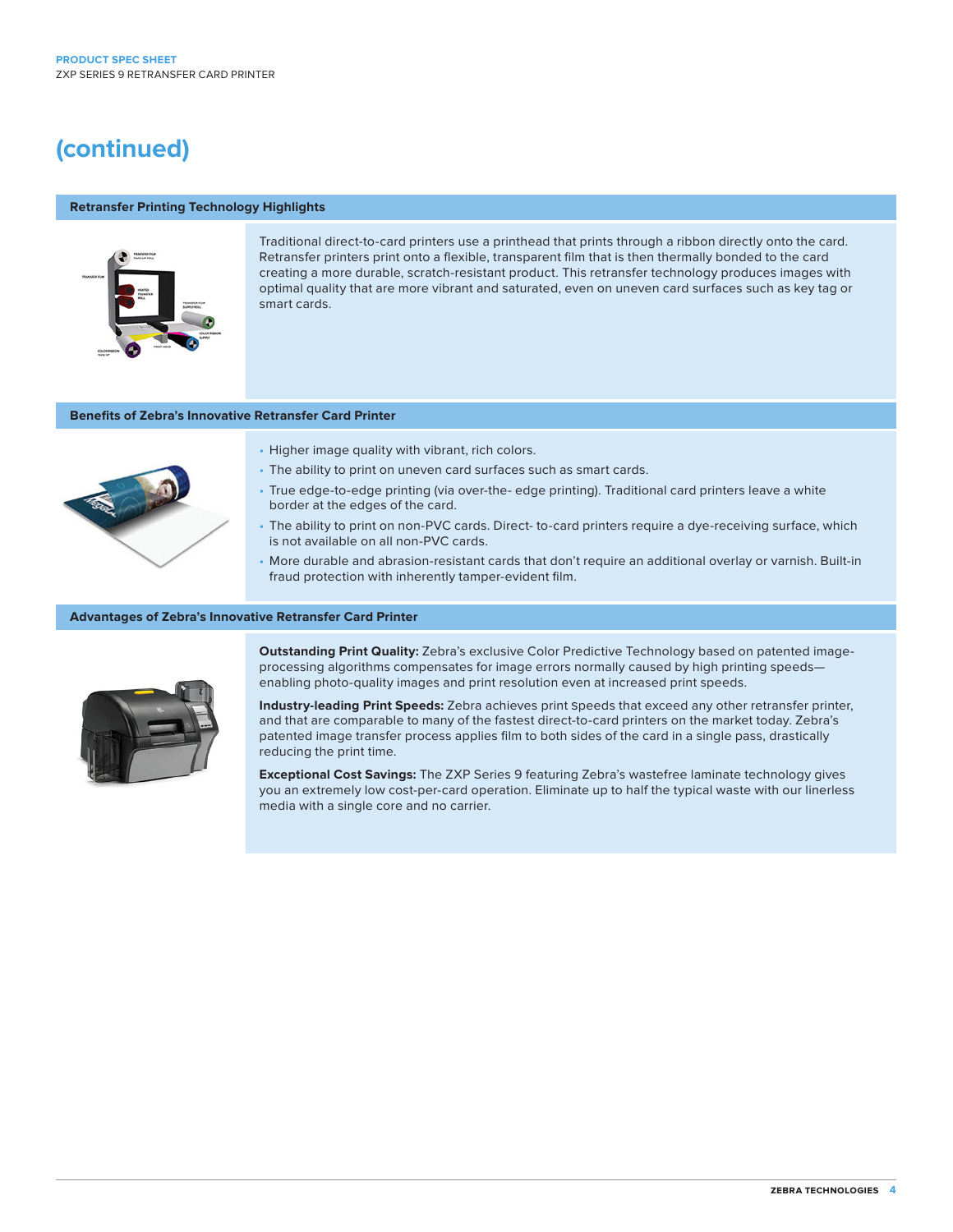## **ZXP Series 9 Specifications Ideal for these**

#### **Printing**

- Dye diffusion retransfer
- Full color or monochrome retransfer printing
- Single- and dual-sided printing • Max Print Speed Single-Side\*:
- 180 cph (with 300 dpi)
- 125 cph (with 600 dpi) • Max Print Speed Dual-Sided\*: 190 cph (with 300 dpi)
- 140 cph (with 600 dpi)
- Photo-quality images
- Over-the-edge printing on standard CR80 media

#### **Standard Features**

- USB and Ethernet connectivity
- Single-card feed capability
- 150 card capacity feeder (30 mil)
- 15 card capacity reject hopper (30 mil)
- 100 card capacity output hopper (30 mil)
- i Series™ intelligent media technology
- Auto-calibration of media
- 21-character, 6 line LCD operator display
- Print Resolution: 300 dpi or 600 dpi
- 2GB memory standard
- Lifetime warranty on printhead
- 2-year limited warranty on printer
- Microsoft® Windows certified drivers
- Kensington physical lock capable

#### **Options and Accessories**

- 
- Laminator—single-sided and dual-sided
- Lockable enclosure/card feeder
- Zebra OneCare service programs
- 802.11b/g wireless connectivity
- Card input hopper (150 cards 30 mil)

### **Encoding Options and Specifications**

- ISO 7816 Smart Card Contact Station for third-party external contact encoders
- Magnetic stripe encoder—AAMVA and ISO 7811 (new and pre-encoded; tracks
- 1, 2, and 3; high and low coercivity)
- Combined MIFARE® ISO 14443 A & B (13.56 MHz) contactless, ISO 7816
- Contact Encoder PC/SC compliance (supported over USB and Ethernet) • Encoding over Ethernet

#### **Laminator Specifications**

- Single-or dual-sided lamination option (with dual-sided printer only)
- 180 cards per hour dual-sided printing and dual-sided lamination
- GSA FIPS 201 approved (dual-sided lamination)
- Uses Zebra True Secure i Series laminates only
- Laminate for the top and bottom sold separately
- Custom-coded laminates available

• Custom holographic laminates available

## **Zmotif Software**

• ZMotif SDK support and sample code

• Microsoft Windows Certified Printer Drivers with toolbox utility features: Windows 8, Windows 2012, Windows 10, Windows 2008, Windows 7

• CardStudio card design and issuance software

| <b>Driver</b><br><b>Features</b>          | • Graphical card orientation setting to visualize<br>card printing setup and configuration<br>• Card source and card type selection<br>• Complete graphical control over area and<br>element selection of black extraction parameters<br>• Auto sensing of ribbon type, laminator and smart<br>card encoding options                                                                                                                                                                                                                        |
|-------------------------------------------|---------------------------------------------------------------------------------------------------------------------------------------------------------------------------------------------------------------------------------------------------------------------------------------------------------------------------------------------------------------------------------------------------------------------------------------------------------------------------------------------------------------------------------------------|
| <b>Toolbox Utility</b><br><b>Features</b> | • Printer configuration tools and utilities for<br>complete control over all printer functions and<br>features<br>• Optional password protection settings and user<br>role-based security settings prevent accidental<br>or unauthorized driver or printer configuration<br>changes<br>• Complete technology card management enables<br>setup and testing of all printer and encoder<br>features and functionality<br>• Printer test cards and diagnostics utilities ensure<br>error-free printing and fast troubleshooting<br>capabilities |
| <b>ZMOTIF SDK</b>                         | • Downloadable SDK for custom applications<br>· SDK enables third parties to quickly add<br>advanced print and encoding features to the ZXP<br>Series 9 printer<br>• Capabilities include direct access to PC/SC Smart<br>Card encoder driver and job control over print job<br>specifications<br>• Support for Uv and inhibit ribbon panel<br>features and capabilities                                                                                                                                                                    |

#### **Supplies**

• Zebra i Series intelligent technology uses RFID tags to authenticate and automate color ribbons, transfer film and laminate • Specially designed cleaning supplies simplify preventative maintenance

| <b>True Colours i Series</b><br>Ribbon               | • YMCK 4 panel: 625 images/roll<br>• YMCKK 5 panel: 500 images/roll<br>• YMCUvK 5 panel: 500 images/roll<br>· YMCKI 5 panel: 500 images/roll<br>· YMCKKI 6 panel: 415 images/roll<br>• YMC 3 panel: 800 images/roll<br>• Monochome black: 2500 images/roll   |
|------------------------------------------------------|--------------------------------------------------------------------------------------------------------------------------------------------------------------------------------------------------------------------------------------------------------------|
| <b>True Colours i Series</b><br><b>Transfer Film</b> | · Clear: 1250 single-sided/625 dual-sided cards/roll                                                                                                                                                                                                         |
| True Secure i Series<br>Laminate                     | • Linerless, waste-free 1.0 mil top and bottom<br>laminate: 625 images/roll<br>• Laminate types: clear, magnetic stripe, smart<br>card, and holographic designs<br>• Custom laminate with registered or wallpaper<br>holographic images available on request |

## **Applications**

#### **Government**

- U.S. Federal Government IDs
- Government IDs
- Government-issued
- IDs and Cards • ID and Access
- Control

#### **Education**

• Student and Staff ID and Access Control

#### **Retail and Hospitality**

- ID and Access Control
- Personalized Gift, Membership and Loyalty Cards
- Smart Cards in Travel, Gaming and Entertainment

#### **Transportation and Logistics**

• ID and Access Control

#### **Manufacturing**

• ID and Access Control

#### **Service Bureaus**

- Employee, Student IDs
- Personalized Gift, Membership and Loyalty Cards
- Other Customized Cards